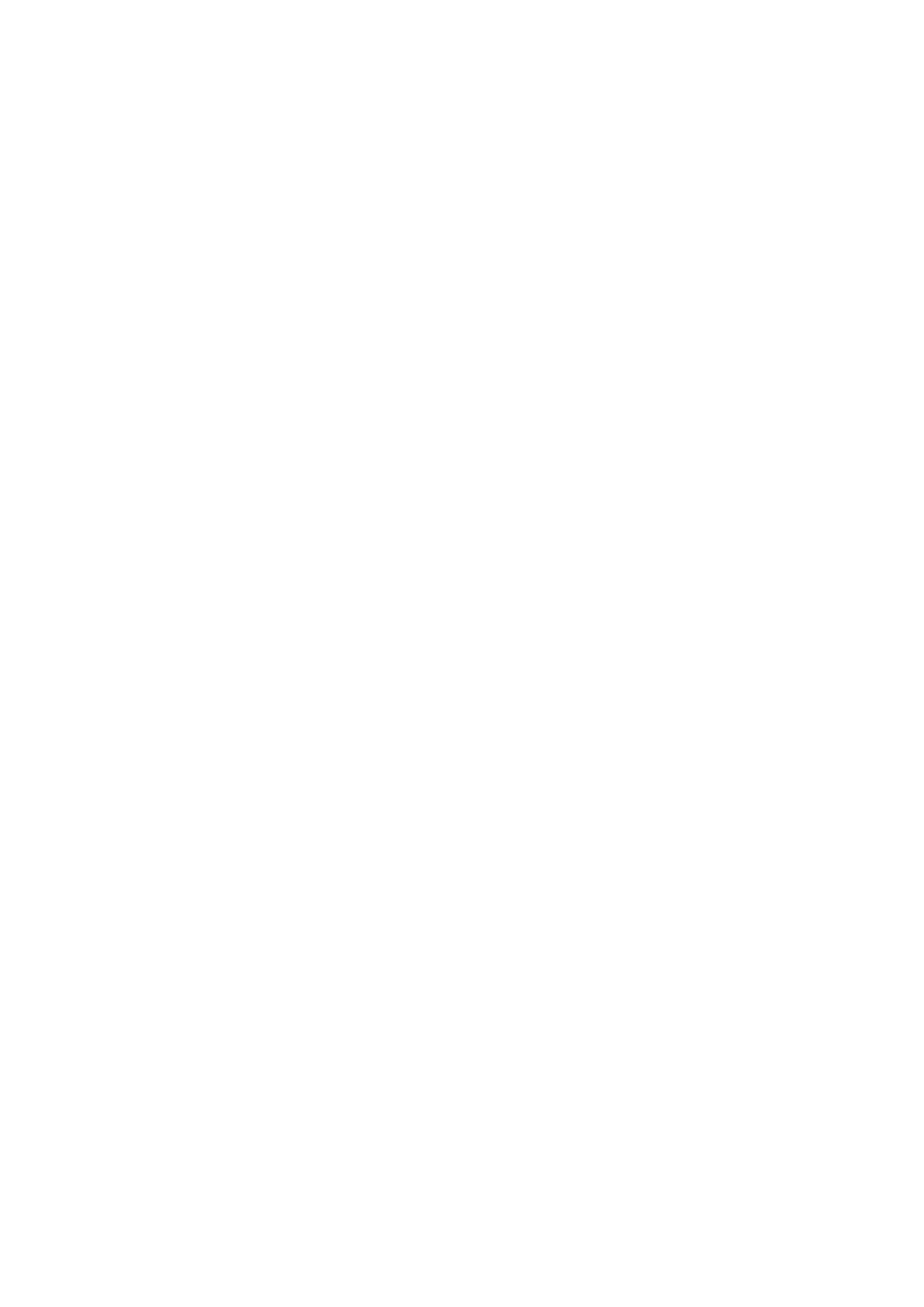

#### **• CAUTION**

The electrical safety of this appliance is guaranteed by the compliance with these instructions. For this reason, these instructions must be properly guarded.

Before performing any operation on the appliance, disconnect the network voltage.

#### **•SOURCE**

#### $P = 14 W$

- the source has a long life. In case the LED should have to be replaced, contact the DANESE assistance (Tel +39.02.349611).

#### **• SUGGESTED HANDLING**

Handle the product with care:

- Harsh movements may damage the appliance.

-direct contact and/or a harsh movement of the light source (LED board) may cause it to break or be damaged.

#### **•INSTALLATION TIPS**

- To install the appliance it is recommended the presence of two people.

#### **•CLEANING TIPS**

- Handle with care, wearing protective gloves to avoid damaging and/or smearing the surface during assembly.

- Do not use any abrasive or alcohol-containing detergent.
- When cleaning the coated parts, use only a wet cloth.
- To clean the diffuser, use only a soft, antistatic cloth.

- Devote particular care to the printed circuit: clean, if needed, with a very soft, antistatic cloth.

#### **•WARNING!**

- Danese reserves the right to implement technical and structural changes aimed at improving the product at any time.

- Danese will not be held liable for products that have been modified without prior notice.

- We recommend to keep the assembly and disposal instructions, as well as the Guarantee sheet (together with the receipt/invoice) and the assembly kit, if any.

- In case it should be necessary to intervene on the lamp (electronic and/or mechanical parts), contact the DANESE assistance directly (Tel +39.02.349611).

#### **• ASSEMBLY INSTRUCTIONS**

**Fig. 1**- Unscrew the **A** screws and separe the lamp's body **C** from the wall bracket **B**.

**Fig. 2 -** Make the electrical wiring inside the jbox **D** letting the wires pass through the jbox bracket **E** and the wall bracket **B**. Make the electrical connection according to one of the diagrams:

- ON/OFF see **fig. 2a**
- 0...10V see **fig. 2b**
- PHASE DIMMING see **fig. 2c**
- **Fig. 3** Fix the jbox bracket **E** to the jbox **D**

**Fig. 4** - Then fix the wall bracket **B** to the jbox bracket **E**. **Fig. 5 -** If is necessary fix the wall bracket to the wall using

the free slot holes.

**Fig. 6** - Adjust the sospension height by screwing the clamp **F.**

**Fig. 7** - Fix the lamp's body **C** to the wall bracket **B** with the screws **A** previously unscrewed.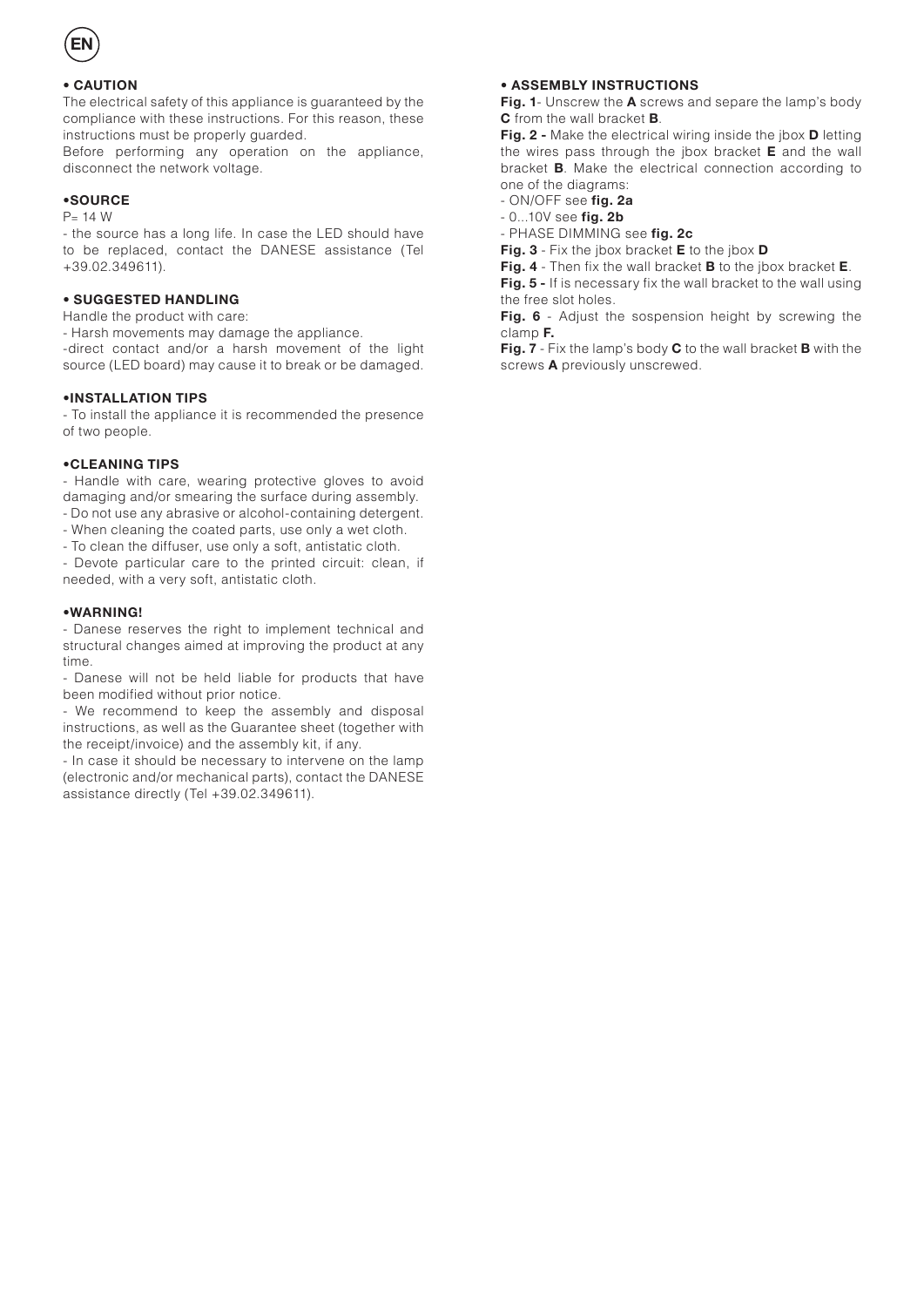# **• AVERTISSEMENTS**

La sécurité électrique de cet appareil est garantie par l'observation de ces instructions qu'il est donc nécessaire de conserver.

Avant d'intervenir sur l'appareil, couper le courant.

#### **• SOURCE**

#### $P-14$  M

- La source est caractérisée par une vie utile élevée. S'il est nécessaire de remplacer la LED, s'adresser exclusivement au centre d'assistance DANESE (tél. +39.02.349611).

#### **• AVERTISSEMENTS D'USAGE**

Manipuler le produit avec soin :

- des mouvements brusques pourraient endommager la structure de l'appareil

- le contact direct et/ou un mouvement brusque effectué sur la source lumineuse (carte LED) pourrait provoquer des dommages et/ou une rupture.

#### **• AVERTISSEMENTS POUR L'INSTALLATION**

- Pour installer l'appareil, la présence de deux personnes est nécessaire.

#### **• INFORMATIONS POUR LE NETTOYAGE**

- Manipuler avec soin en utilisant des gants de protection pour ne pas abîmer et/ou tâcher les surfaces lors du montage.

- N'utiliser aucun détergent contenant de l'alcool ou des abrasifs.

- Pour nettoyer les parties vernies, utiliser exclusivement un chiffon humide.

- Pour nettoyer le diffuseur, utiliser un chiffon souple antistatique.

- Faire particulièrement attention au circuit imprimé ; pour le nettoyer, utiliser exclusivement un chiffon sec très souple antistatique.

#### **• ATTENTION!**

- Danese se réserve le droit d'effectuer, à tout moment, les modifications techniques et structurelles nécessaires pour améliorer le produit.

- Danese décline toute responsabilité pour les produits modifiés sans autorisation préalable.

- Il est conseillé de conserver les instructions de montage et d'élimination, la feuille de Garantie (accompagnée du ticket de caisse et/ou facture) et l'éventuel kit de montage. - S'il est nécessaire d'intervenir sur la lampe (parties électroniques et/ou mécaniques), s'adresser exclusivement au centre d'assistance DANESE (tél. +39.02.349611).

#### **• INSTRUCTIONS DE MONTAGE**

**Fig. 1** - Desserrer les vis **A** de fixation et séparer le corps de lampe **C** de la bride murale **B.**

**Fig. 2** - Effectuer le branchement électrique à l'intérieur du boîtier **D** en faisant passer les câbles à travers la bride du boîtier de jonction **E** et la bride de plaque **B**. Exécuter le branchement électrique en suivant les indications des schémas:

- ON/OFF voir **fig. 2a**

- 0...10V voir **fig. 2b**

- PHASE DIMMING voir **fig. 2c**

**Fig. 3** - Fixer la bride du boîtier de jonction **E** au boîtier de jonction **D**

**Fig. 4 -** Fixer la bride murale **B** au la bride du boîtier de jonction **E**.

**Fig. 5** - Si est nécessaire de fixer le support mural au mur en utilisant les trous libre.

**Fig. 6** - Régler la hauteur voulue en serrant le presseétoupe **F**.

**Fig. 7** - Fixer le corps de lampe **C** à la bride murale **B** à l'aide des vis **A** desserrées précédemment.

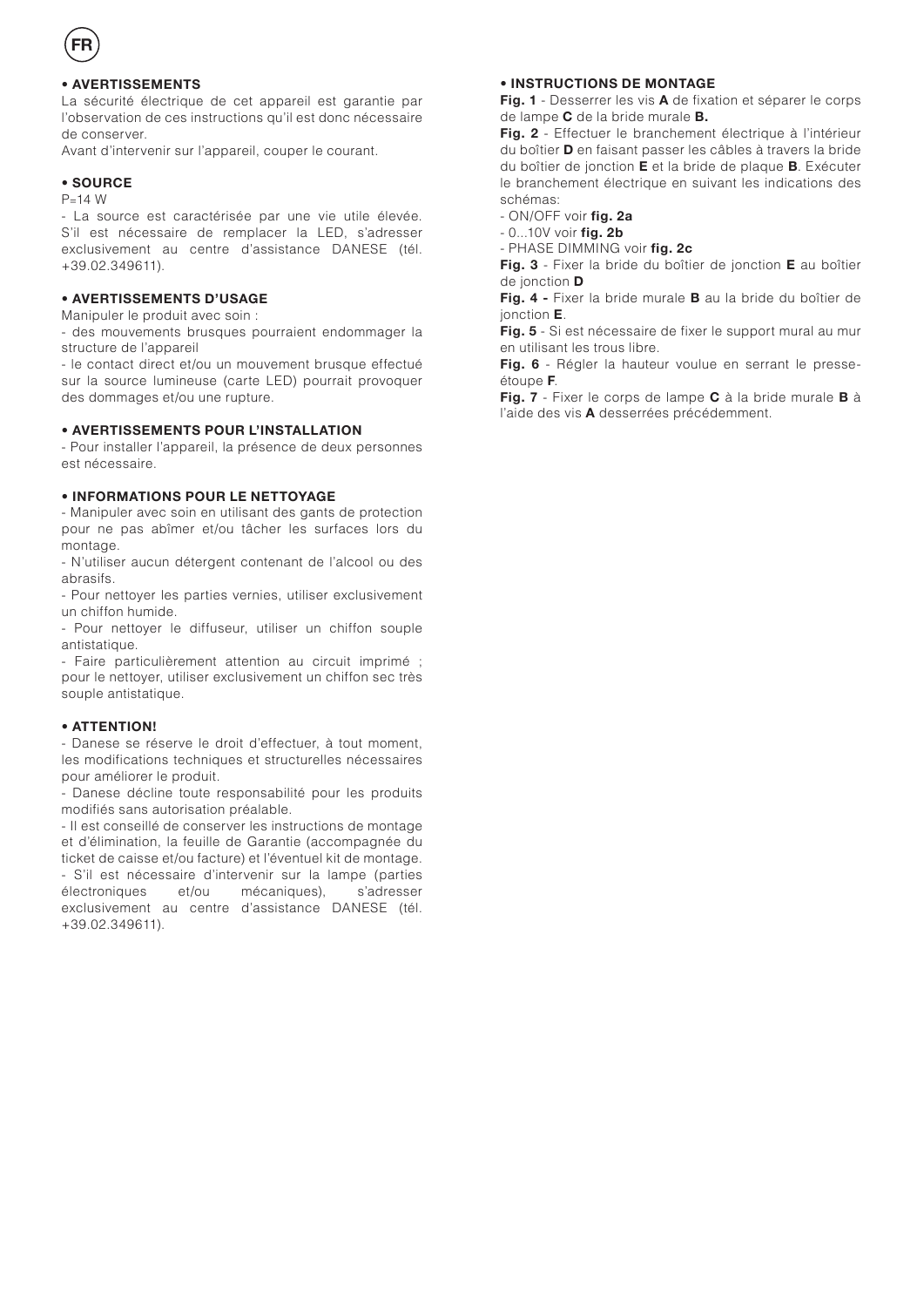

**Fig. 1**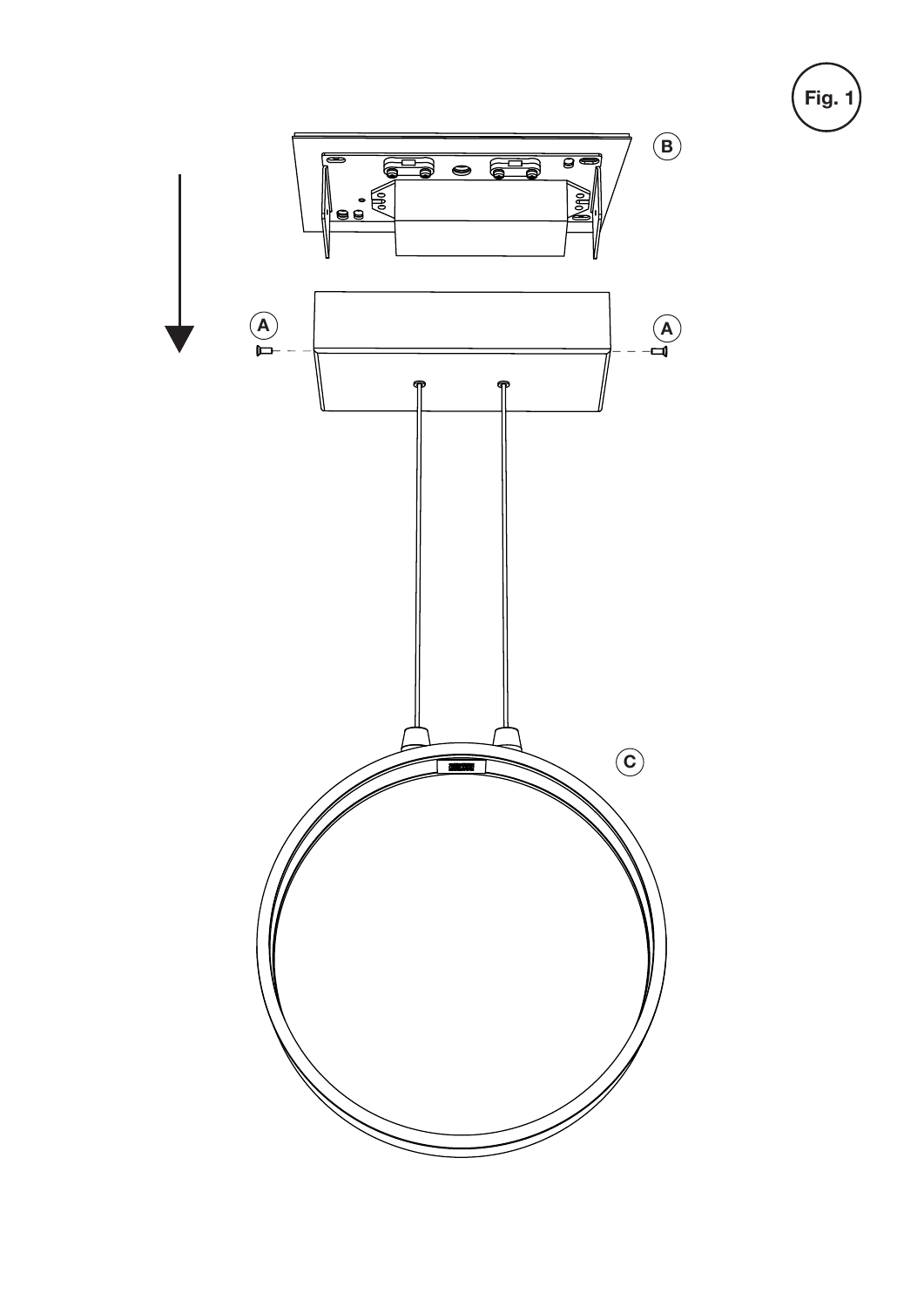

Fig. 2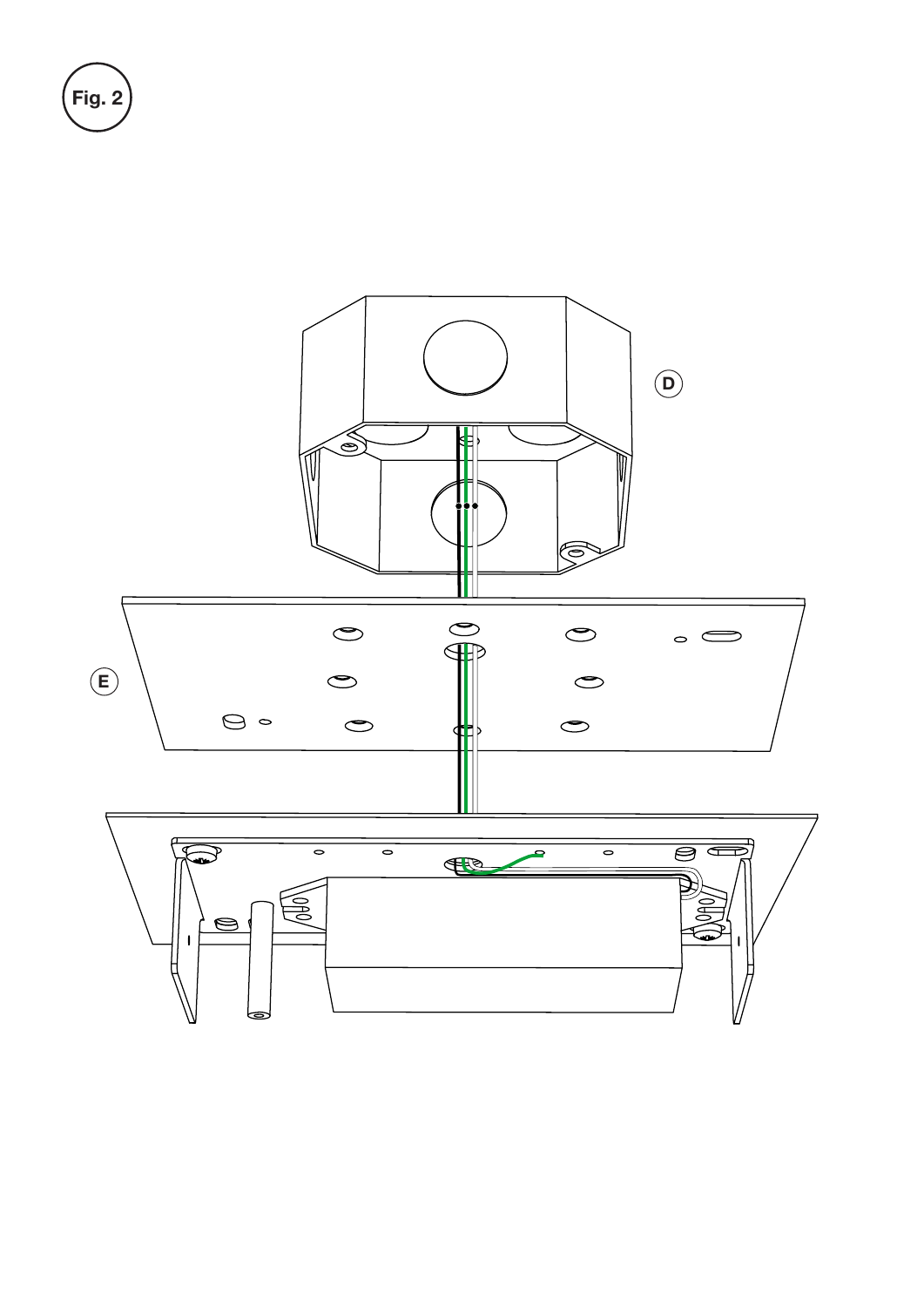



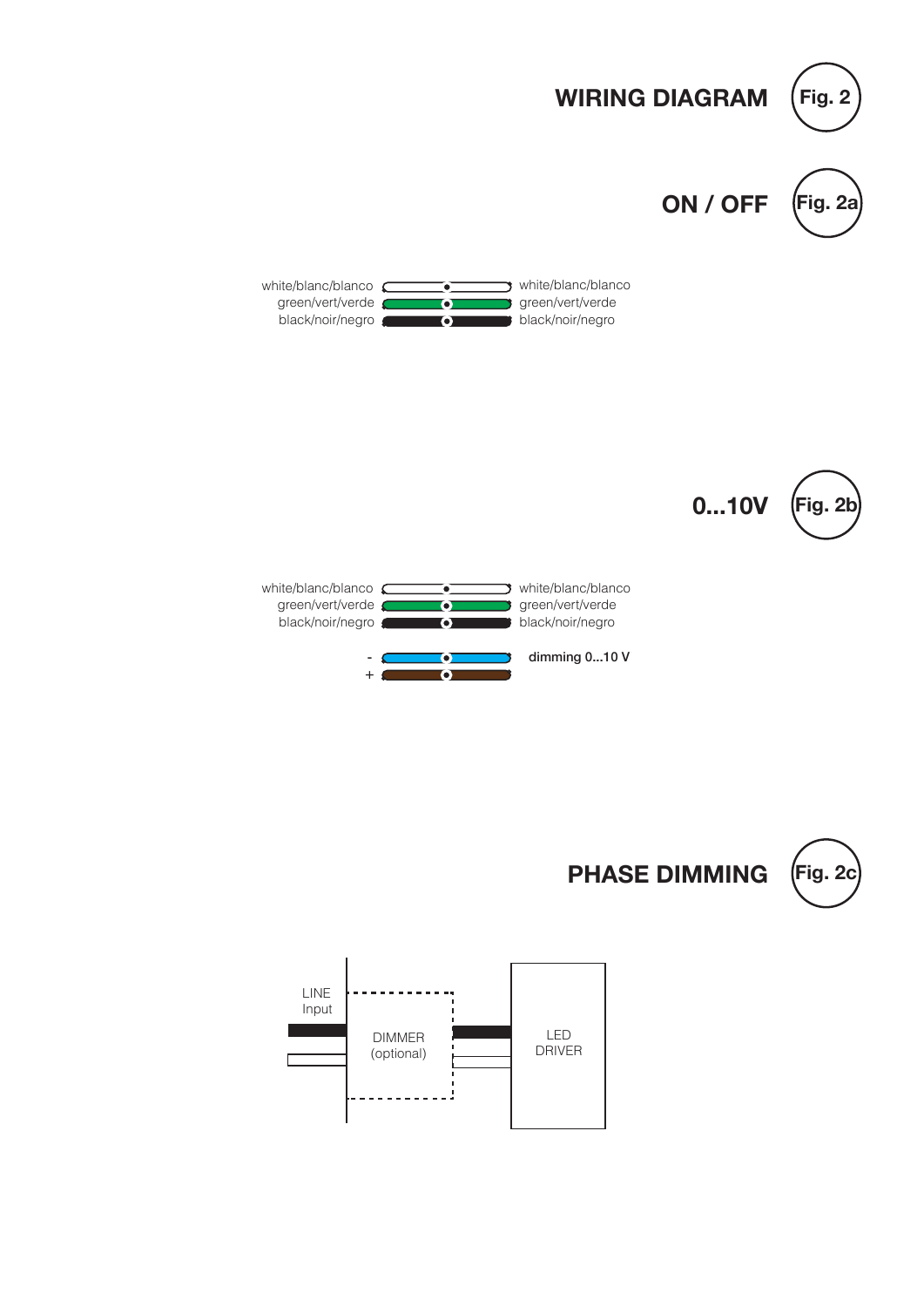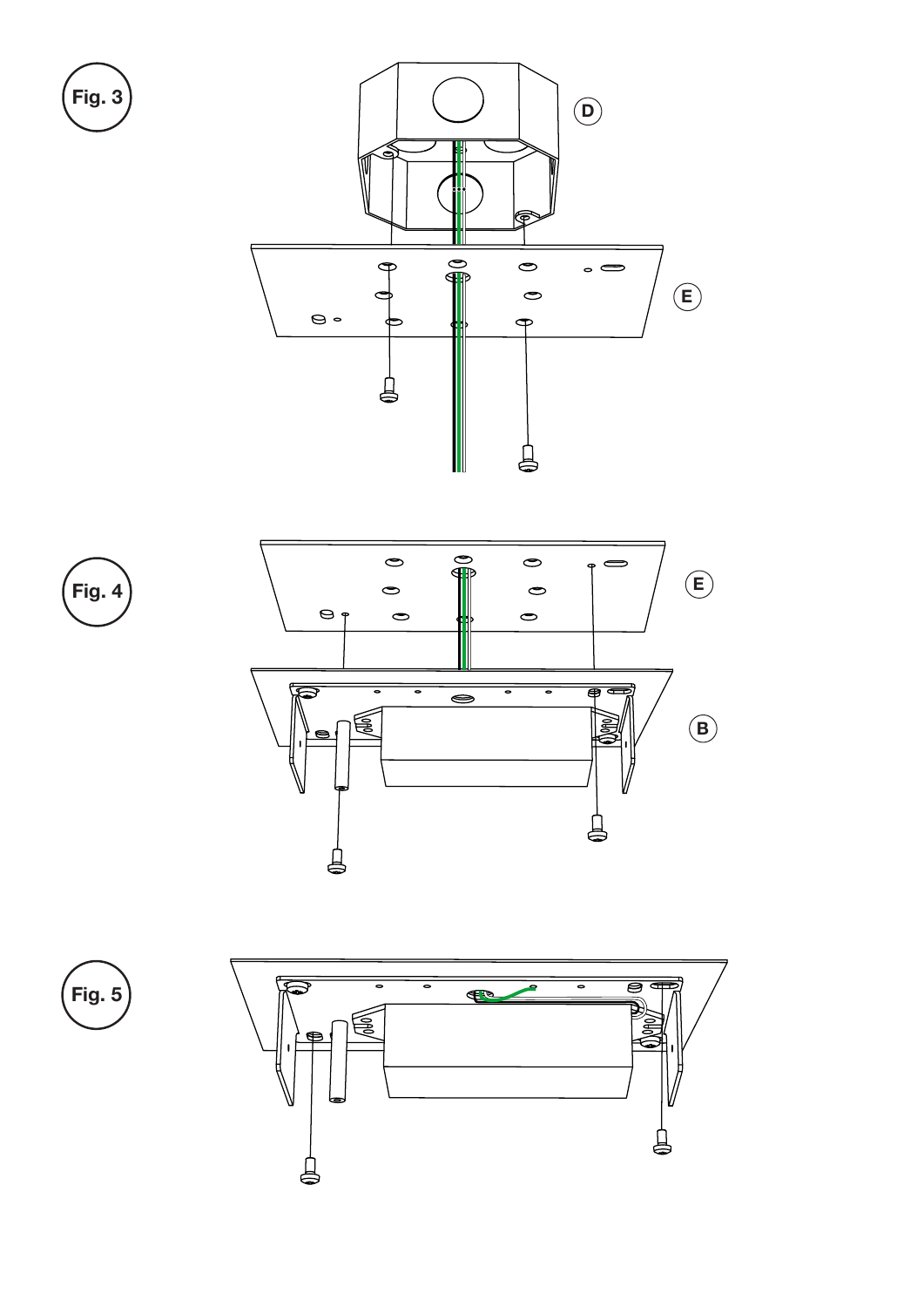Fig. 6

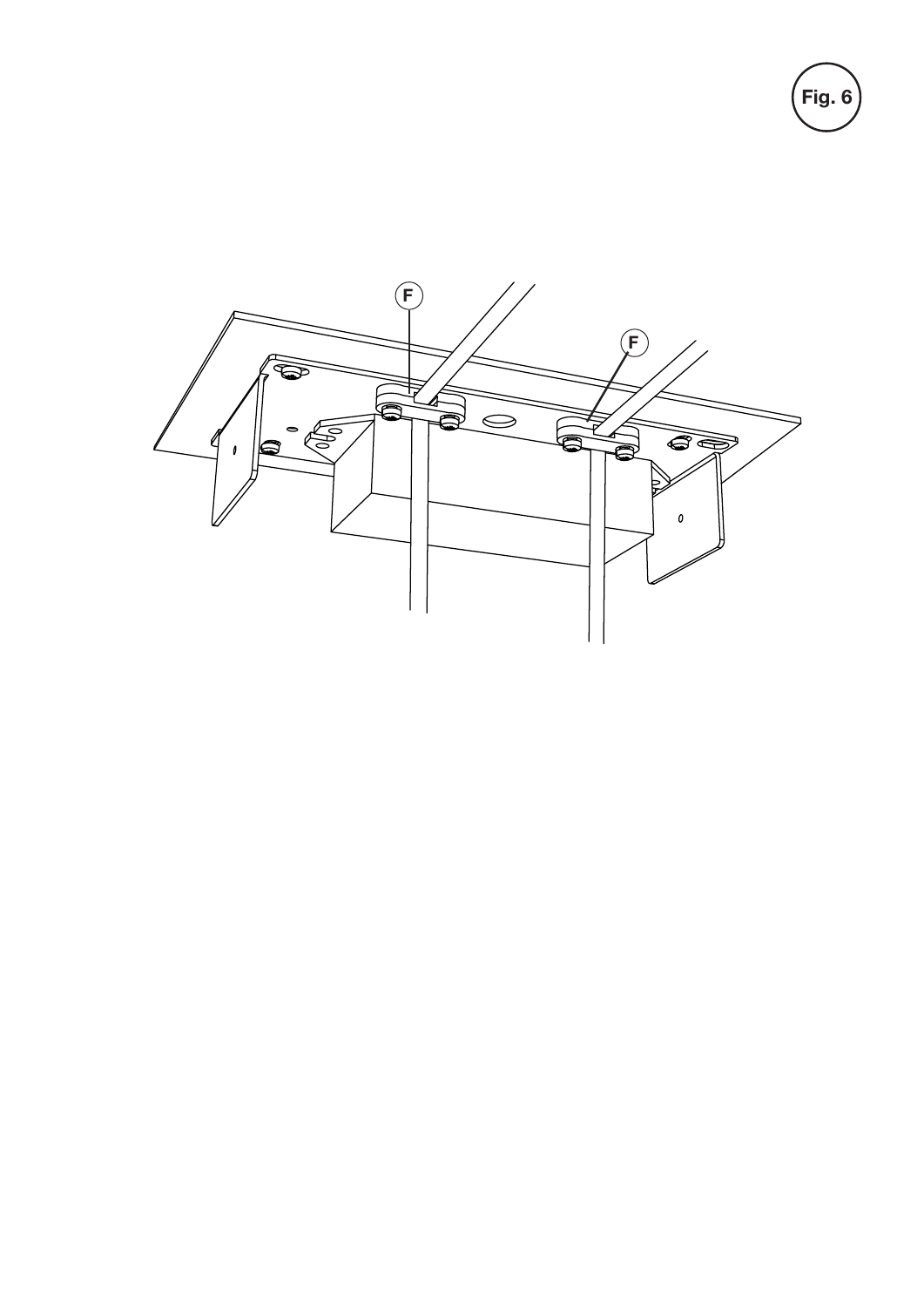